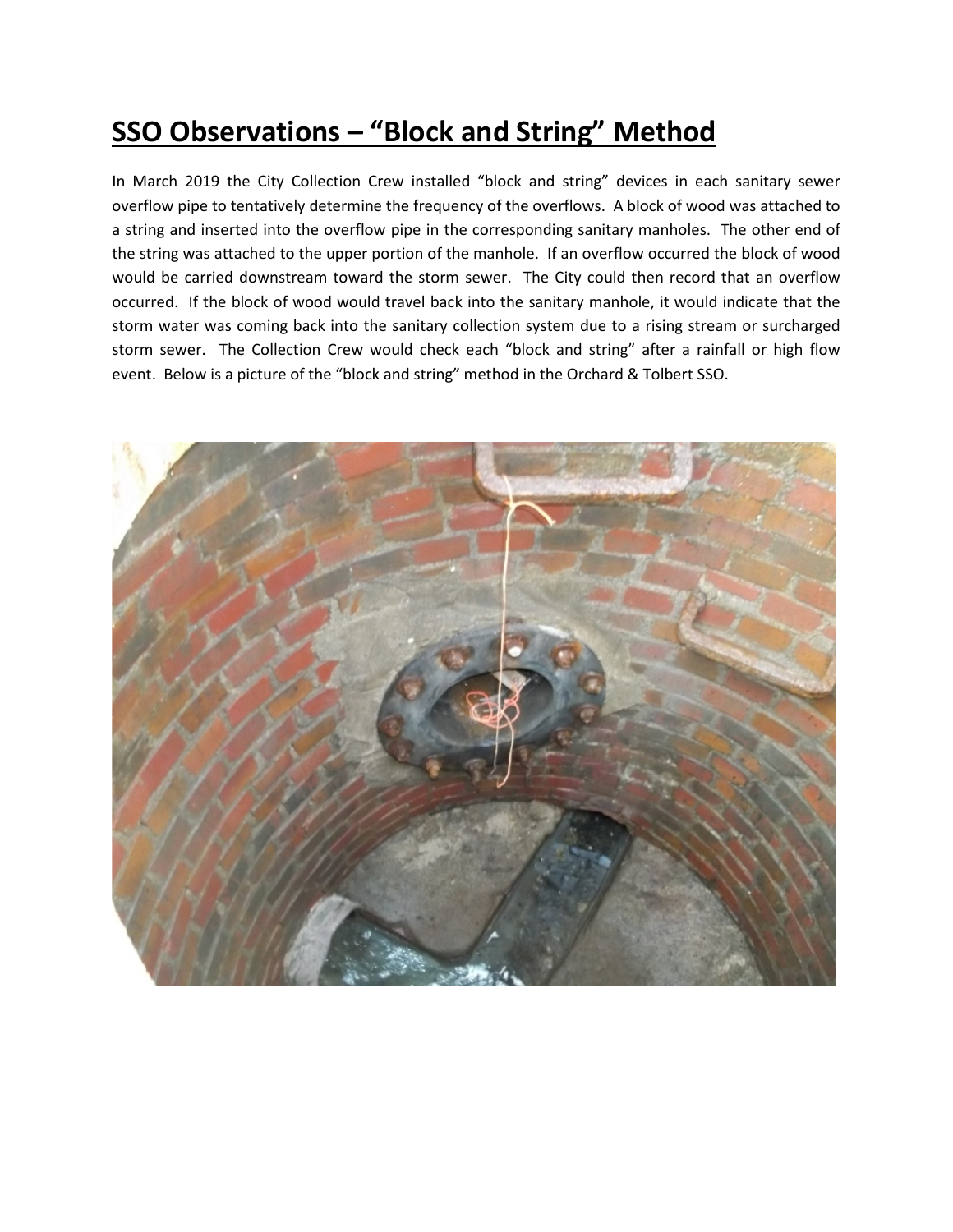## **SSO events after blocks of wood and string were installed.**

| <b>Address</b>                        |      | 4/15/2019 4/22/2019 5/9/2019 |       | 6/1/2019 | 6/6/2019 | 6/10/2019 | 6/12/2019 | 6/14/2019 | 6/16/2019   6/17/2019   6/20/2019   6/25/2019   7/1/2019   7/3/2019   7/17/2019   7/22/2019 |       |       |       |              |      |       |              |
|---------------------------------------|------|------------------------------|-------|----------|----------|-----------|-----------|-----------|---------------------------------------------------------------------------------------------|-------|-------|-------|--------------|------|-------|--------------|
| Orchard @ Tolbert                     |      |                              | N     | N        | и        |           |           |           |                                                                                             |       |       |       | N            |      |       |              |
| Orchard @ Simcox                      | N    |                              | N     | N        | N        | N         | и         |           |                                                                                             |       |       |       | N            |      | N     |              |
| Ringer                                | N    |                              | N     | N        | N        | N         | N         |           |                                                                                             | N*    |       | N     | N            | N    | N     |              |
| Rainbow @ Mill St.                    |      |                              | U     |          |          | N         | U         |           |                                                                                             |       |       |       | N            | N    |       |              |
| 271 Brouse Dr. (by old lift station)  | N    |                              | $N^*$ | N        | N        | N         | N         |           |                                                                                             | N*    |       | N     | $N^*$        |      | $N^*$ | N            |
| 253 Broad St.                         | N    |                              | N     | N        | N        | N         | N         |           |                                                                                             | N*    |       | N     | N            |      | $N^*$ |              |
| 236 Mills St.                         |      |                              | $N^*$ | N        | N        | N         | N         |           |                                                                                             | $N^*$ |       | N     | $N^*$        |      | $N^*$ |              |
| 251 Main in front of Conval           |      |                              |       | N        | N        | N         | N         |           |                                                                                             |       |       | N     | N            |      |       | $\mathbf{M}$ |
| Brookwood lift station                |      |                              | N     | N        | N        | N         |           |           |                                                                                             |       |       | N     | N            |      | N     |              |
|                                       |      |                              |       |          |          |           |           |           |                                                                                             |       |       |       |              |      |       |              |
| Peak flow at plant (MGD)              |      | 7.56                         | 8.85  | 10.11    | 9.56     | 8.26      | 6.54      | 11.75     | 11.73                                                                                       | 15.73 | 13.36 | 12.26 | 6.47         | 5.11 | 10.74 | 9.35         |
| Total precipitation of event (inches) | 0.75 | 0.6                          | 0.68  | 1.45     | 1.07     | 0.6       | 0.45      | 0.79      | 1.62                                                                                        |       | 0.72  | 1.03  | $\mathbf{0}$ | 0.25 | 2.19  | 0.86         |
| <b>Duration</b>                       |      |                              |       |          |          |           |           |           |                                                                                             |       |       |       |              |      |       |              |

## *Continued*

| <b>Address</b>                               | 8/7/2019 | 8/8/2019     | 8/19/2019 8/21/2019 |       | 9/13/2019 | 9/30/2019 | 10/16/2019 | 10/28/2019 | 10/31/2019 | 12/2/2019    |      | 12/9/2019   12/30/2019   1/11/2020   1/19/2020 |      |      |
|----------------------------------------------|----------|--------------|---------------------|-------|-----------|-----------|------------|------------|------------|--------------|------|------------------------------------------------|------|------|
| Orchard @ Tolbert                            | N        | N            | N                   |       | N         | N         | N          | N          | N          | N            | N    |                                                | N    | N    |
| Orchard @ Simcox                             | N        | $\mathsf{N}$ | N                   | $N^*$ | N         | N         | N          | N          | N          | N            | N    |                                                | N    | N    |
| Ringer                                       | N        | $\mathsf{N}$ | N                   |       | N         | N         | N          | N          | N          | $\mathsf{N}$ | N    |                                                | N    | N    |
| Rainbow @ Mill St.                           | N        |              | N                   |       |           |           | N          |            |            | N            |      |                                                |      |      |
| 271 Brouse Dr. (by old lift station)         | N        | $\mathsf{N}$ | N                   | $N^*$ | N         | N         | N          | N          | N          | N            | N    |                                                | N    | N    |
| 253 Broad St.                                | N        | $\mathsf{N}$ | N                   | A1    | N         | N         | N          | N          | N          | $\mathsf{N}$ | N    |                                                | N    | N    |
| 236 Mills St.                                | N        | $N^*$        | N                   | $N^*$ | N         | N         | N          | N          | N          | N            | N    |                                                | N    | N    |
| 251 Main in front of Conval                  | N        | $\mathsf{N}$ | N                   |       |           | N         | N          | N          | N          | N            | N    |                                                | N    | N    |
| Brookwood lift station                       | Ν        | N            | N                   |       | N         | N         | N          | N          | N          | Ν            | N    |                                                | N    | N    |
|                                              |          |              |                     |       |           |           |            |            |            |              |      |                                                |      |      |
| Peak flow at plant (MGD)                     | 8.71     | 8.22         | 4.86                | 6.89  | 6.56      | 4.84      | 4.76       | 4.99       | 4.4        | 6.17         | 7.29 | 6.78                                           | 7.69 | 9.82 |
| <b>Total precipitation of event (inches)</b> | 0.47     | 0            | 0.54                | 0.32  | 0.76      | 0.49      | 0.28       | 0.75       | 0.32       | 0.56         | 0.65 | 0.84                                           | 0.84 | 0.66 |
| <b>Duration</b>                              |          |              |                     |       |           |           |            | 14         | b          | 10           | 6.5  | 24                                             | 48   |      |

## **Notes**

| 4/15/19 - 4/13 0.18" and 4/14 0.57" of rain was recorded (total for event 0.75")                                                                                                                                               |
|--------------------------------------------------------------------------------------------------------------------------------------------------------------------------------------------------------------------------------|
| $4/20/19$ - 0.6" of rain was recorded                                                                                                                                                                                          |
| 5/15/19 - 0.68" of rain was recorded. *Brouse and Mills both had stormwater enter into the sanitary sewer                                                                                                                      |
| 6/1/19 - 1.45" of rain fell in a fairly short amount of time. Came as severe storms. It was discovered that the overflow at Rainbow and Mill may have discharged prior to the 6/1 storm event.                                 |
| 6/6/19 - 1.07" of rain fell. This rain came as severe storms several times during the day for a short duration of time.                                                                                                        |
| 6/10/19 - 0.6" of rain fell. This rain came as severe storms several times during the day over a 8 hour period.                                                                                                                |
| 6/12/19 - It is unknown if the SSO at Rainbow & Mill discharged. The block of wood is stuck further down the line and into the storm sewer. Unable to pull it back. Will need to wait until stream flows go down to pull back. |
| $6/14/19$ -                                                                                                                                                                                                                    |
| 6/15/19 - Not all SSO's were checked due to being on a weekend.                                                                                                                                                                |
| 6/17/19 - Simcox, Rainbow & Main continued to be in overflow from the 16th. N* had storm sewer coming back into the santiary sewer. Total rainfall during the last three days was 5.41". Plant was flooded!                    |
| 6/20/19 - Rainbow & Mill continued to be in overflow from the 17th.                                                                                                                                                            |
| 6/25/19 - Rainbow & Mill continued to be in overflow from the 17th but had gotten more rain in between.                                                                                                                        |
| 7/1/19 - N* had stormwater come back into the sanitary. We did not measure any precipitation at the plant. These were very spotty thunderstorms.                                                                               |
| 7/3/19 - No overflows from very spotty sotrms.                                                                                                                                                                                 |
| 7/17/19 - N* had stormwater come back into the sanitary. Rainfall over 2" in less than 12 hours. At 8:00 am Rainbow&Mill the overflow pipe was at 90% flowing and Main St the overflow was not visible.                        |
| 7/22/19 - Rainbow was actively overflowing in the morning. All others were good! 7/23 0745 done bypassing.                                                                                                                     |
| 8/7/19 - Received .47" of rain during pop up thunderstorms. No overflows activated!                                                                                                                                            |
| 8/8/19 - Received ???" of rain during pop up thunderstorms. Mills had stormwater come back into the sanitary sewer. No rainfall recorded at the plant.                                                                         |
| 8/9/19 - Weather station was installed at the WWTP                                                                                                                                                                             |
| 8/19/19-No overflows. Received .54" of rain in thunderstorm events.                                                                                                                                                            |
| 8/21/19 - N* had stormwater come back into sanitary sewer. Received 0.32" of rain during thunderstorm event in a short amount of time.                                                                                         |
| 9/13/19 - Stormed for about one hour. Received 0.76 in about 1 hr 15 minutes. We have not received any substantial amount of rain in about 3 weeks.                                                                            |
| 9/30/19 - Rained for about 7 hours and got .49" of rain.                                                                                                                                                                       |
| 10/16/19 - No overflows reported. A root mass was removed from downstream of the Rainbow/Mill overflow last week. Got .28" of rain in about 6 hours                                                                            |